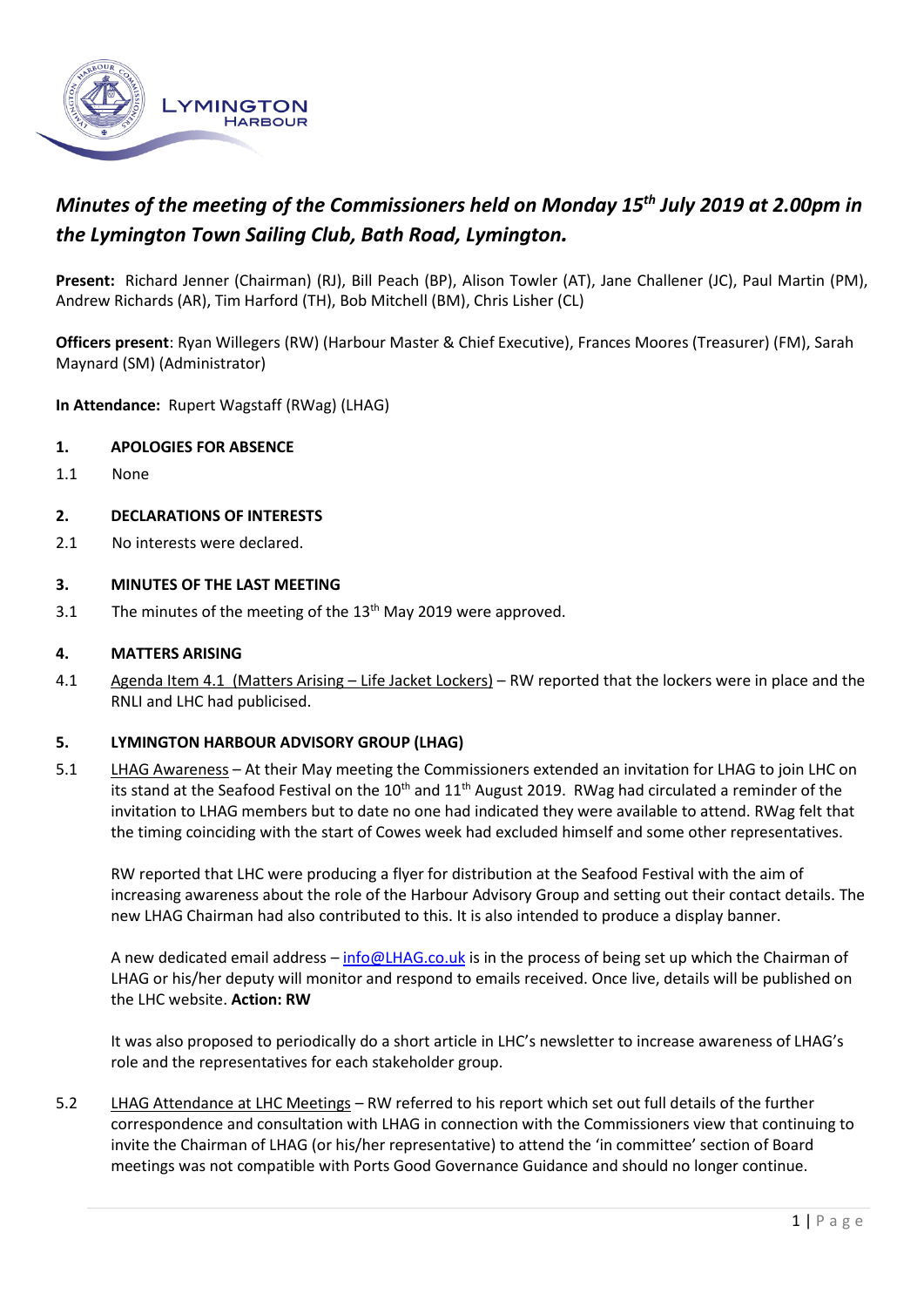This correspondence culminated in an agreement that the LHAG Chairman or his/her representative would no longer attend the 'In Committee' section of LHC Board meetings. Instead Commissioners will incorporate a standard agenda item for LHAG after the open session of the meeting where both LHAG and LHC can list matters for discussion in private before LHC move into the 'In Committee' section of the meeting. LHC have also committed to share details of the 'In Committee' agenda and, if asked, will explain why particular agenda items are listed for discussion 'In Committee'. The Commissioner have also agreed that RW would provide a verbal briefing on those discussions to the extent possible.

RWag indicated his desire to move on and reiterated that he was keen to work with the Commissioners for the good of the river.

## **6. OFFICERS REPORTS**

- 6.1 Harbour Masters Report Questions were invited on the items within the report that were not listed for consideration as an agenda item. No questions arose.
- 6.2 Operations Manager Report RW referred to the report and commented on the visitor and temporary mooring statistics. Key points were that visiting boat numbers were down by 7.7% (May) and 11.3% (June) respectively with poorer weather this year being the main contributory factor. On the Dan Bran pontoon, larger boats also reduced numbers on weekend stays. The number of temporary moorings (Long Term Visitors) were up by 14.5% (May) and (9.3%) June due to more mid river visitor moorings being made available this year following low utilisation last year. From 2020 there will be a considerable reduction in the number of mooring licences available for long term visitors as a result of the reduction in Town Quay mid river moorings and predicted higher utilisation rates.

PM asked how the new booking system was working. RW explained that it had recently gone live in parallel with the existing system and that live transactions were being limited while some software issues were being worked on. RW was optimistic that the new system would take over for bookings from the 1<sup>st</sup> August 2019.

CL asked if for future meetings the report can show a YTD comparison with the previous year. This was agreed. **Action: RW to advise Operations Manager**

6.3 Treasurers Report - RW highlighted that visitor and temporary mooring income reflected the movement in numbers described in the Operations report save for some variances due to yield. FM explained the key points in the YTD Profit and Loss report. Questions were invited.

AR asked if YTD slipway launch numbers can also be incorporated alongside the revenue comparison This would give a better feel of the impact of the reduction in vehicle launch charges and the introduction of charges for paddleboards, canoes and kayaks. This was agreed. **Action: FM**

## **7. SAFETY & PORT MARINE SAFETY CODE (PMSC)**

7.1 Safety Review Meeting - A scheduled four monthly safety review meeting was held on the 21<sup>st</sup> May 2018. Questions were invited on the minute of the meeting and the incident review report for the four months January to April 2018.

AR indicated that to the best of his knowledge neither Royal Lymington Yacht Club or Lymington Town Sailing Club had followed through on their action point from the River Users Safety Committee meeting to make reference in their event safety briefings / instructions to allow extra room around the ferries while the MAIB investigation pending conclusion of the MAIB investigation into the W Class engine failures and while interim engine settings are in operation that create more wake. RW will follow up. **Action: RW**

RW reported that thus far there had been no incidents reported related to ferry wake since interim engine settings were introduced.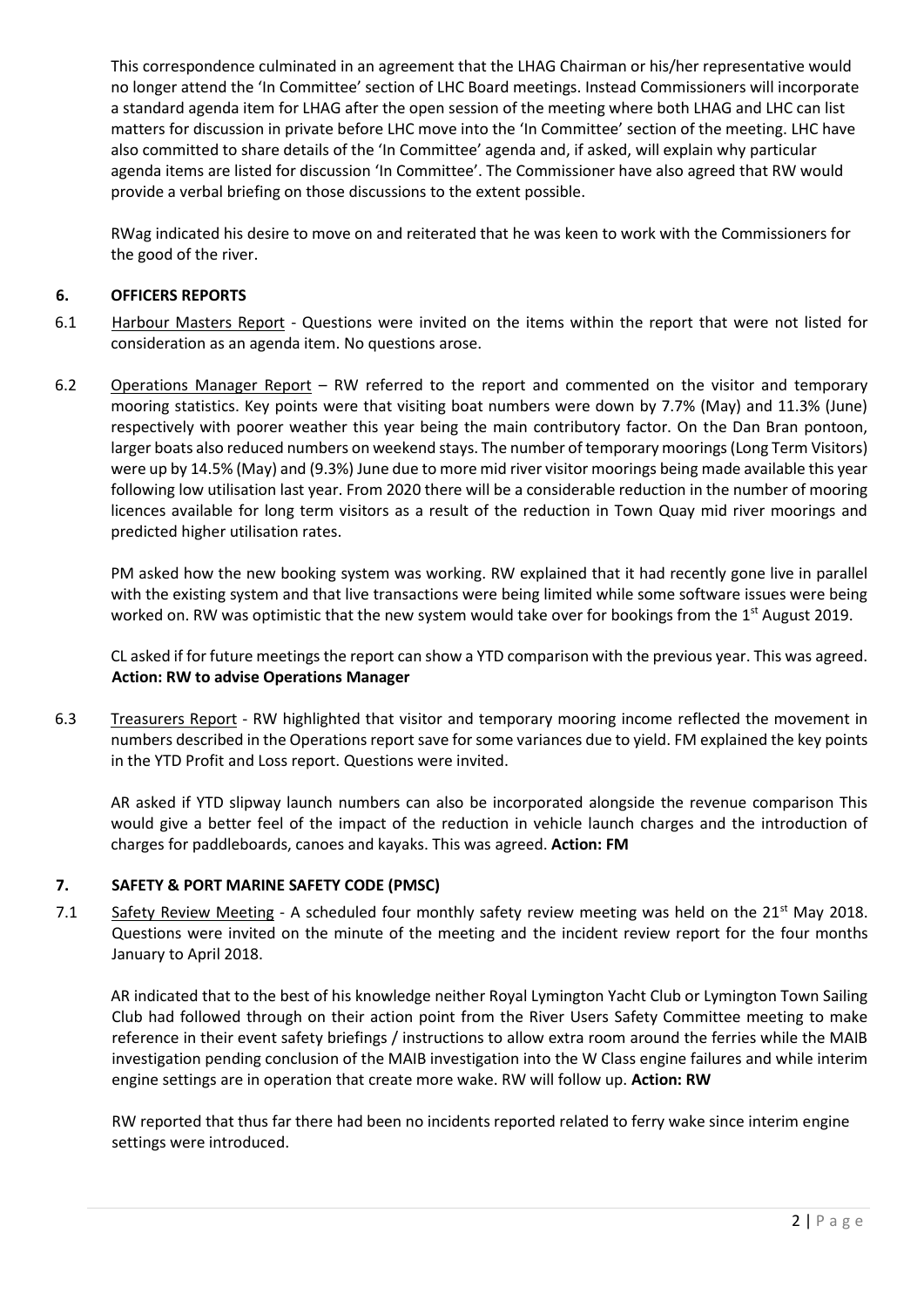- 7.2 Designated Person RW reported that work to source obtain quotes from two or three providers of 'Designated Person' services will be progressed over the next two months. It is intended to make an appointment by the autumn. **Action: RW**
- 7.3 LED Speed Awareness Sign RW reported that following a request through the Lymington Harbour Advisory Group, a trial of a radar operated LED speed awareness sign on the eastern wavescreen had been concluded. The officer view was that the equipment had been reliably activated when craft that exceeded the speed limit approached the sign while transiting within the correct area of the channel (starboard side) for inbound vessels.

The sign is very similar to those used on the road and is activated when inbound vessels approaching the inner harbour are travelling at a speed of 8mph (7 knots or more) over the ground. On activation the sign displays the text 'SLOW DOWN'. Because on most boats and under LHC's General Directions vessel speed is measured as speed through the water, an allowance of 1 knot above the speed limit had been incorporated to take account of flood tide flows. If a speed of 12 mph (10.4 knots) or above is measured the sign will also flash.

RW explained that the sign was not intended as an enforcement tool but as a speed awareness aid to make boat helms aware when they need to slow down. AT asked whether the trial should be extended to obtain a better understanding on its effectiveness at encouraging boats to slow down. RW felt given their extensive use on the road, there must be a view that they have a positive effect and that given the generally good compliance with the speed limit, it may take some considerable time to observe effectiveness. RW indicated that there was a rental cost of £300 per month of which 50% would be rebated against the purchase price if purchased so was keen to make a prompt decision. The company were not prepared to provide a free rental period for the trial as the sign was a bespoke build for the LHC trial and rated to resist saltwater corrosion and water ingress (IP67). AR indicated that he had received positive feedback from some XOD owners who felt it was a good initiative to try and slow speed and reduce wash. Following further discussion there was a consensus that LHC should proceed.

PM asked what level of warranty was. RW advised 12 months. *(Post meeting note: Subsequently ascertained that although normal equipment for road use had a 12 month warranty, this marinised version will have 24 months)*

RW recommended that LHC progress the purchase of the sign and solar panel at a cost of £2,090 ex VAT with one month's rental rebate applied.

**Proposed: AR Seconded: PM Vote: All In Favour**

## **8. 2020-2025 STRATEGIC PLAN CONSULTATION**

- 8.1 RW reported that the eight-week consultation on the Strategic Plan ended on the 1<sup>st</sup> July 2019. Full details of the consultation feedback had been incorporated into a spreadsheet ready for consideration by Commissioners. Feedback from Lymington Town Sailing Club had been delayed because of holiday commitments. Lymington Society had also requested a short delay. The Commissioners discussed mechanisms for considering feedback. The following was agreed:
	- 1. RW to comment on feedback on spreadsheet document and circulate to Commissioners for their review.
	- 2. Commissioners to have a meeting to consider. It is proposed to work through the spreadsheet document with RW comments with a view to determining what modifications are required prior to finalising. Commissioners who can't make the meeting to comment by email.
	- 3. LHC Chairman, Vice Chairman & Chief Executive to meet with LHAG Chairman/another representative to go through their feedback and express LHC's views.
	- 4. LHC to finalise and publish Strategic Plan. In light of diary commitments, it was noted that the target date for publication of the 1<sup>st</sup> October was tight and that an end October timeline may be more realistic.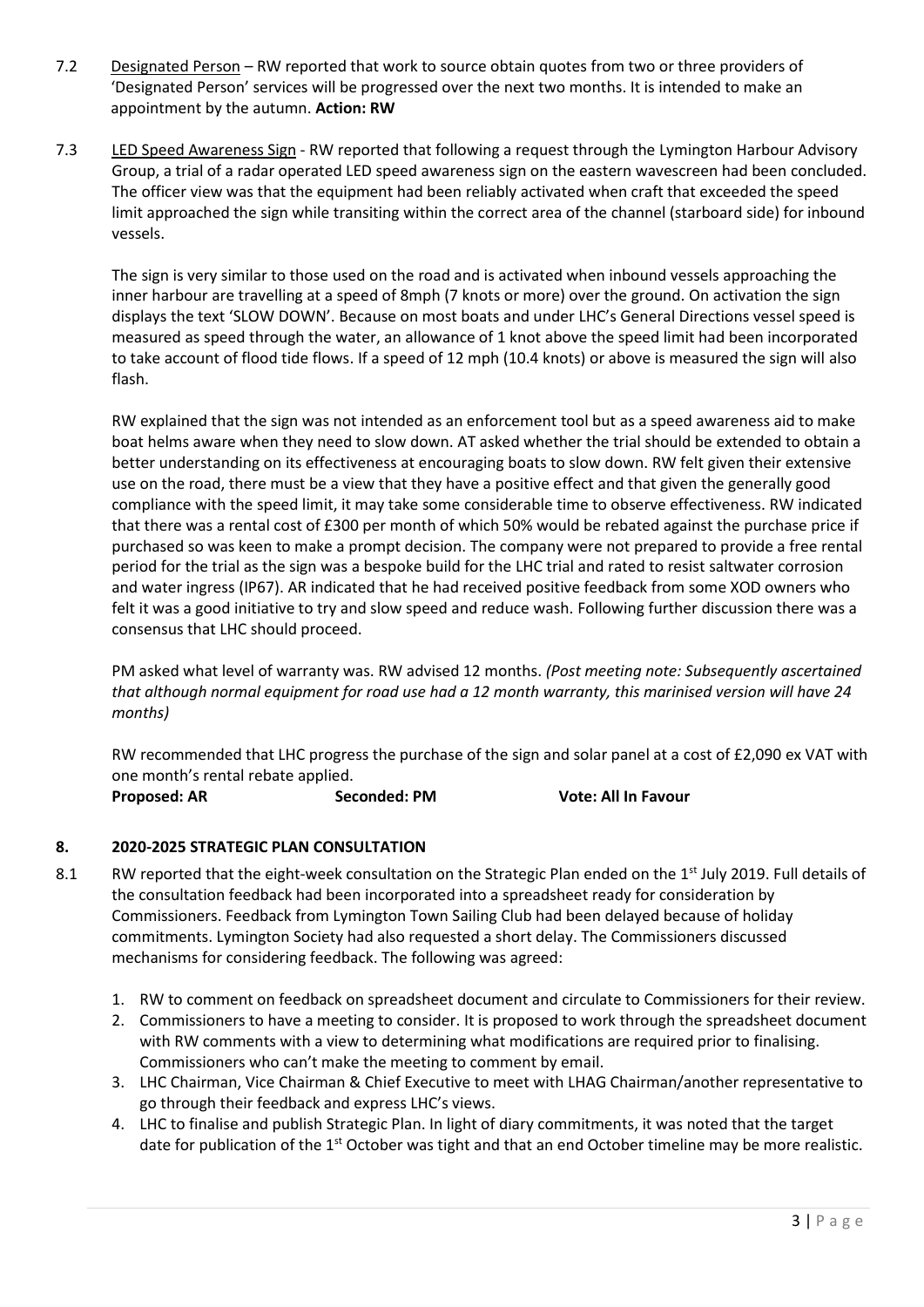### **9. TOWN QUAY PROJECT**

9.1 New Washrooms – RW reported that at the NFDC led project board meeting on the 30<sup>th</sup> May, an outline scheme design was finalised that met Lymington & Pennington Town Council's stated requirement for the existing building to be relocated in order to improve views down the river. The new layout also met their desire to provide a large area that can be flexibly used as a pedestrianised area or for parking depending on planned activities. At that meeting it was agreed that NFDC's appointed architect together with a NFDC representative would meet with local residents in the properties opposite to show them the proposed plans. It was understood that arising from that meeting (which NFDC's deputy Chief Executive also attended) some further modifications were made to reflect residents' feedback and improve sight lines.

RW was now waiting to hear from NFDC about what further community engagement and consultation was required prior to finalising the proposals and applying for planning consent.

9.2 Provision of Power – RW reported that work had commenced to secure the agreements to needed to install the pontoon power supply so that an order can be progressed. RW was aiming for contractors to be on site from the 4<sup>th</sup> November with completion by mid-November.

### **10. BUSINESS DEVELOPMENT**

10.1 Website – RW reported that work was underway to complete the marketing plan action to update and refresh the LHC website to make it easier to use and to improve access to visitor information. Following discussions with Netguides (LHC's website designer and provider of hosting service) an outline design had been agreed and a cost provided. Capital expenditure was approved by the Finance Committee at their meeting on the 3<sup>rd</sup> June and an order placed for completion by September. The new website will feature a fresh modern look and will incorporate features for online booking, invoice payment and customer surveys from the outset. It will also use a new content management system which will enhance the user experience on mobile devices.

AR indicated that Mylor yacht harbour just re done their web site and he was very impressed. It may be worth looking to see if there were any design ideas that LHC could incorporate.

RWag asked whether there was a search option on the current website as he was looking for the plans for Town Quay but could not find one. RW indicated that there was not one on the current site but the intention was to incorporate one into the new site. In discussion with Netguides it was established that search functions providers different offers have their idiosyncrasies and that none are perfect. LHC had looked at a number of websites which used the search function, none had particularly impressive results. However, Netguides had identified Ad Search as the most reliable provider of the ones they had come across.

10.2 Lymington Sea Food Festival – LHC will again be a sponsor of the Lymington Seafood Festival on the 10<sup>th</sup> and 11<sup>th</sup> August 2019. RW reported that although Hampshire Wildlife Trust had previously accepted an invitation to share LHC's stand, they were now having difficulty attracting volunteers and it now appeared unlikely that they would participate. If they can attract volunteers, it is likely that they will only be able to participate on one day.

RW referred to LHC's manning arrangements and while there was sufficient cover on the Saturday, Sunday cover manning arrangements would have benefited from an additional person based on last years' experience. RW indicated that he would continue to work on the Sunday. RJ observed that given the challenges of finding volunteers, LHC may need to reflect on whether to reduce participation to every other year in future.

10.3 Social Media Report – RW sought feedback on a report produced by the Marketing & Communications Officer on social media and newsletter activity. Following discussion, it was agreed that it would be better to incorporate the report into a single quarterly report covering all aspects of LHC's marketing/community awareness activity and that the report should be considered by the Business Development Group. Other feedback included a view that LHC should seek to further increase the level of social media posts, in-particular on Twitter and Instagram. Also, the Linkedin account should be discontinued as it was felt that this was more a business networking site. **Action: Marketing & Communications Officer**